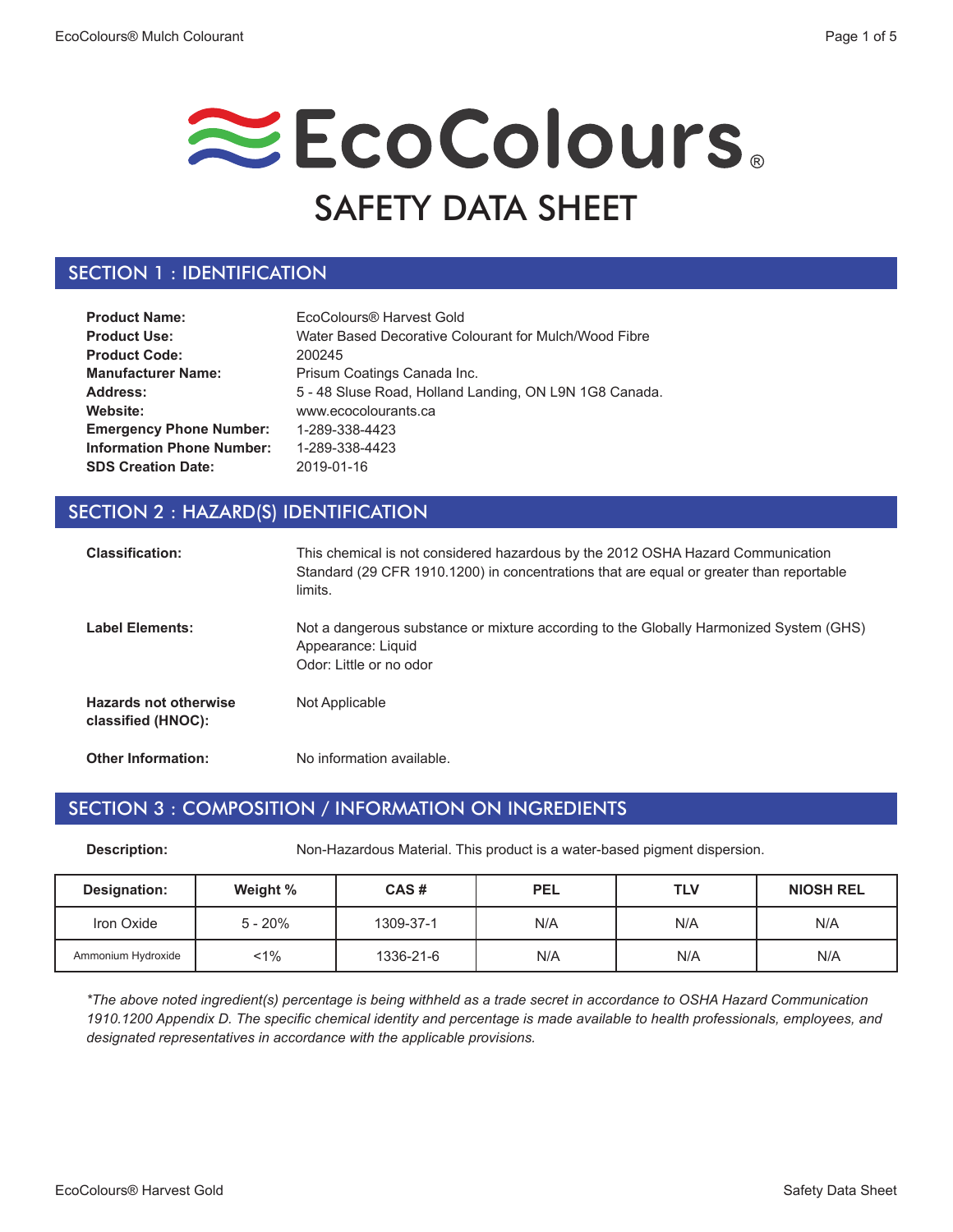# SECTION 4 : FIRST AID MEASURES

| <b>General Advice:</b>     | No hazards which require special first aid measures.                                                                                 |
|----------------------------|--------------------------------------------------------------------------------------------------------------------------------------|
| <b>Eve Contact:</b>        | Immediately flush eyes with plenty of water for at least 15 minutes. If irritation develops,<br>consult a physician.                 |
| <b>Skin Contact:</b>       | Flush contaminated skin with plenty of water. Consult a physician if irritation develops.                                            |
| Inhalation:                | Move exposed person to fresh air. If irritation persists, get medical attention promptly.                                            |
| Ingestion:                 | Do not induce vomiting. If victim is conscious, rinse mouth and give plenty of water to drink.<br>Get medical attention immediately. |
| <b>Notes To Physician:</b> | Treat symtomatically (decontamination, vital functions).                                                                             |

#### SECTION 5 : FIRE-FIGHTING MEASURES

| <b>Suitable Extinguishing</b><br>Media:                                                             | Water spray, dry powder, foam, carbon dioxide. Use extinguishing measures that are appropri-<br>ate to local circumstances and the surrounding environment. |  |  |
|-----------------------------------------------------------------------------------------------------|-------------------------------------------------------------------------------------------------------------------------------------------------------------|--|--|
| <b>Protective Equipment And</b><br><b>Precautions For Firefighters:</b>                             | As in any fire, wear self-contained breathing apparatus pressure-demand, MSHA/NIOSH<br>(approved or equivalent) and full protective gear.                   |  |  |
| <b>Specific Hazards Arising</b><br><b>From The Chemical:</b>                                        | Closed containers may rupture if exposed to fire or extreme heat.                                                                                           |  |  |
| <b>Sensitivity To Mechanical</b><br>Impact:                                                         | <b>No</b>                                                                                                                                                   |  |  |
| <b>Sensitivity To Static</b><br>Discharge:                                                          | <b>No</b>                                                                                                                                                   |  |  |
| <b>Flash Point Data</b><br>Flash Point (°F):<br>Flash Point (°C):<br><b>Flash Point Method:</b>     | Not applicable<br>Not applicable<br>Not applicable                                                                                                          |  |  |
| <b>Flammability Limits In Air</b><br><b>Lower Explosion Limit:</b><br><b>Upper Explosion Limit:</b> | Not applicable<br>Not applicable                                                                                                                            |  |  |
| Health: 1<br><b>NFPA</b>                                                                            | Flammability: 0<br>Instability: 0<br>Special: Not applicable                                                                                                |  |  |
| <b>NFPA Legend</b><br>0 - Not Hazardous<br>1 - Slightly<br>2 - Moderate<br>$3 - High$<br>4 - Severe |                                                                                                                                                             |  |  |

The ratings assigned are only suggested ratings, the contractor/employer has ultimate responsibilities for NFPA ratings where this system is used.

Additional information regarding the NFPA rating system is available from the National Fire Protection Agency (NFPA) at www.nfpa.org.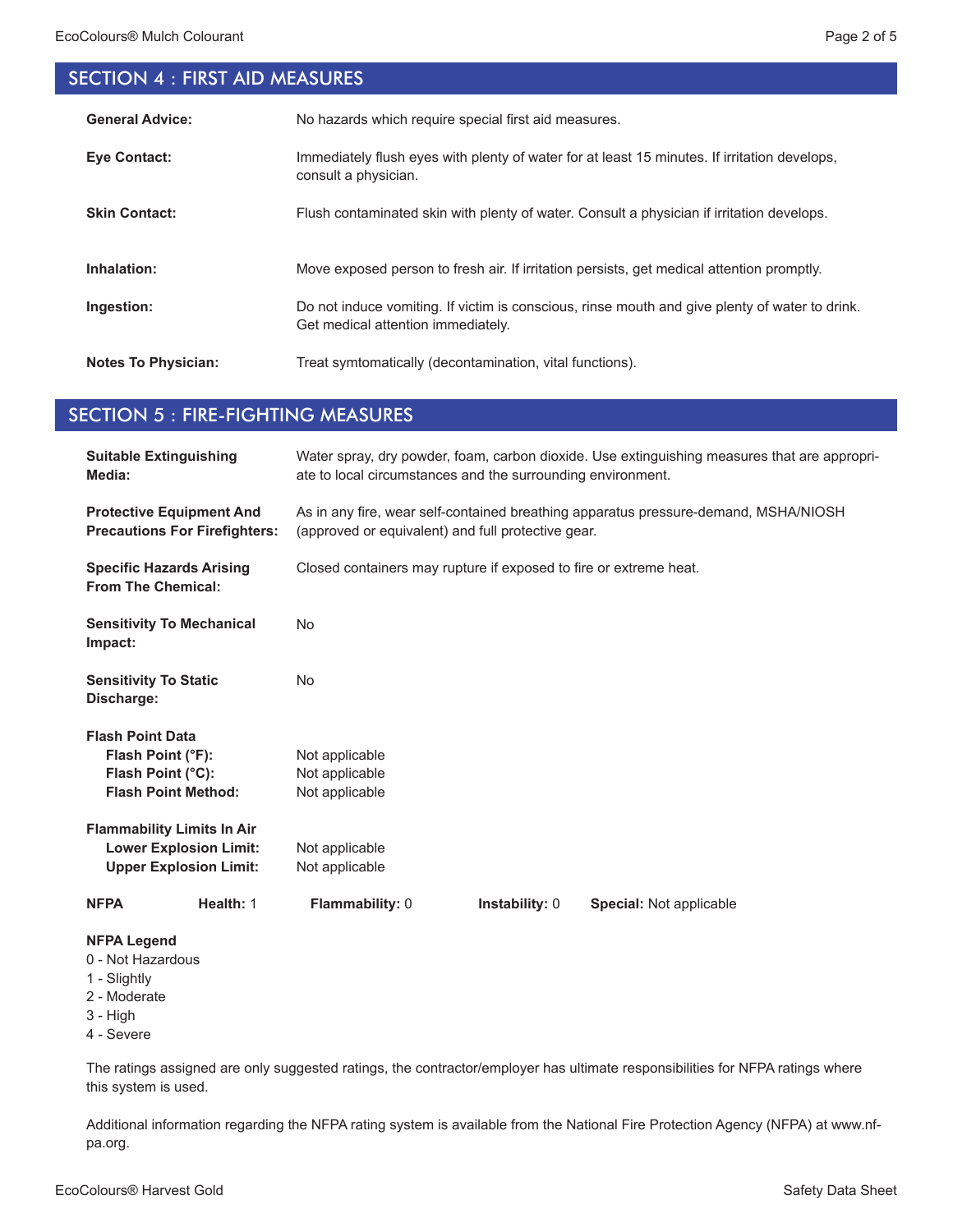May be slippery when wet. Use caution during cleanup, use personal protective clothing, avoid contact with skin, eyes and clothing. Squeegee or broom spilled material and dispose in accordance with all local, provincial/state and federal regulations. Spills may be absorbed by an absorbent material (e.g. sand, sawdust, general-purpose binder, kieselguhr) and dispose as solid waste according to your local, provincial/state and federal regulations. Clean up spills immediately observing precautions in the protective equipment section. Place into a suitable container for disposal. Provide ventilation. After removal, flush spill area with soap and water to remove trace residue.

**Larger spills:** Dike spillage. Pump off product.

**Environmental precautions:** Do not discharge into the subsoil/soil. Do not discharge into drains/surface waters/groundwater.

#### SECTION 7 : HANDLING AND STORAGE

| Handling:                                 | Use with adequate ventilation. Avoid breathing vapor and contact with eyes, skin and clothing.                                                                                                                                                                    |
|-------------------------------------------|-------------------------------------------------------------------------------------------------------------------------------------------------------------------------------------------------------------------------------------------------------------------|
| Storage:                                  | Store in a cool, dry, well ventilated area away from sources of heat, combustible materials,<br>and incompatible substances. Keep container tightly closed when not in use. Do not freeze.<br>Keep out of direct sunlight. Segregate from foods and animal feeds. |
| Protection against fire and<br>explosion: | No special precautions necessary. The substance/product in non-combustible. Product is not<br>explosive.                                                                                                                                                          |
| <b>Hygiene Practices:</b>                 | Wash thoroughly after handling. Avoid contact with eyes and skin.                                                                                                                                                                                                 |

# SECTION 8 : EXPOSURE CONTROLS / PERSONAL PROTECTION

| <b>Components with</b><br>occupational exposure<br>limits: | Iron oxide:<br>OSHA PEL - PEL 10mg/m3 fimes/smoke ; TWA value 10 mg/m3 fumes smoke;<br>ACGIH TLV - TWA value 5 mg/m3 Respirable fraction;                                                                                                                                                                                                                                                                                                                                                                                                            |
|------------------------------------------------------------|------------------------------------------------------------------------------------------------------------------------------------------------------------------------------------------------------------------------------------------------------------------------------------------------------------------------------------------------------------------------------------------------------------------------------------------------------------------------------------------------------------------------------------------------------|
| <b>Engineering Measures:</b>                               | Whenever possible engineering controls should be used to minimize the need for personal<br>protective equipment. Ensure adequate ventilation, especially in confined areas.                                                                                                                                                                                                                                                                                                                                                                          |
| <b>Protective Equipment</b><br><b>Eye/Face Protection:</b> | Safety glasses with side-shields. Tightly fitting safety goggles (chemical goggles). Wear face<br>shield if splashing hazard exists.                                                                                                                                                                                                                                                                                                                                                                                                                 |
| <b>Skin Protection:</b>                                    | Protective gloves and impervious clothing or chemical protection suit.                                                                                                                                                                                                                                                                                                                                                                                                                                                                               |
| <b>Respiratory Protection:</b>                             | In case of insufficient ventilation wear suitable respiratory equipment. Wear NIOSH certified<br>(or equivalent) TC23C Chemical/Mechanical type filter system to remove a combination of<br>particles, gas and vapours. For situations where airborne concentrations may exceed the level<br>for which an air purifying respirator is effective, or where the levels are unknown or Immediate-<br>ly Dangerous to Life or Health (IDLH), use NIOSH-certified full facepiece pressure demand<br>supplied-air respirator (SAR) with escape provisions. |
| <b>Hygiene Measures:</b>                                   | Avoid contact with skin, eyes and clothing. Remove and wash contaminated clothing before<br>re-use. Wash thoroughly after handling.                                                                                                                                                                                                                                                                                                                                                                                                                  |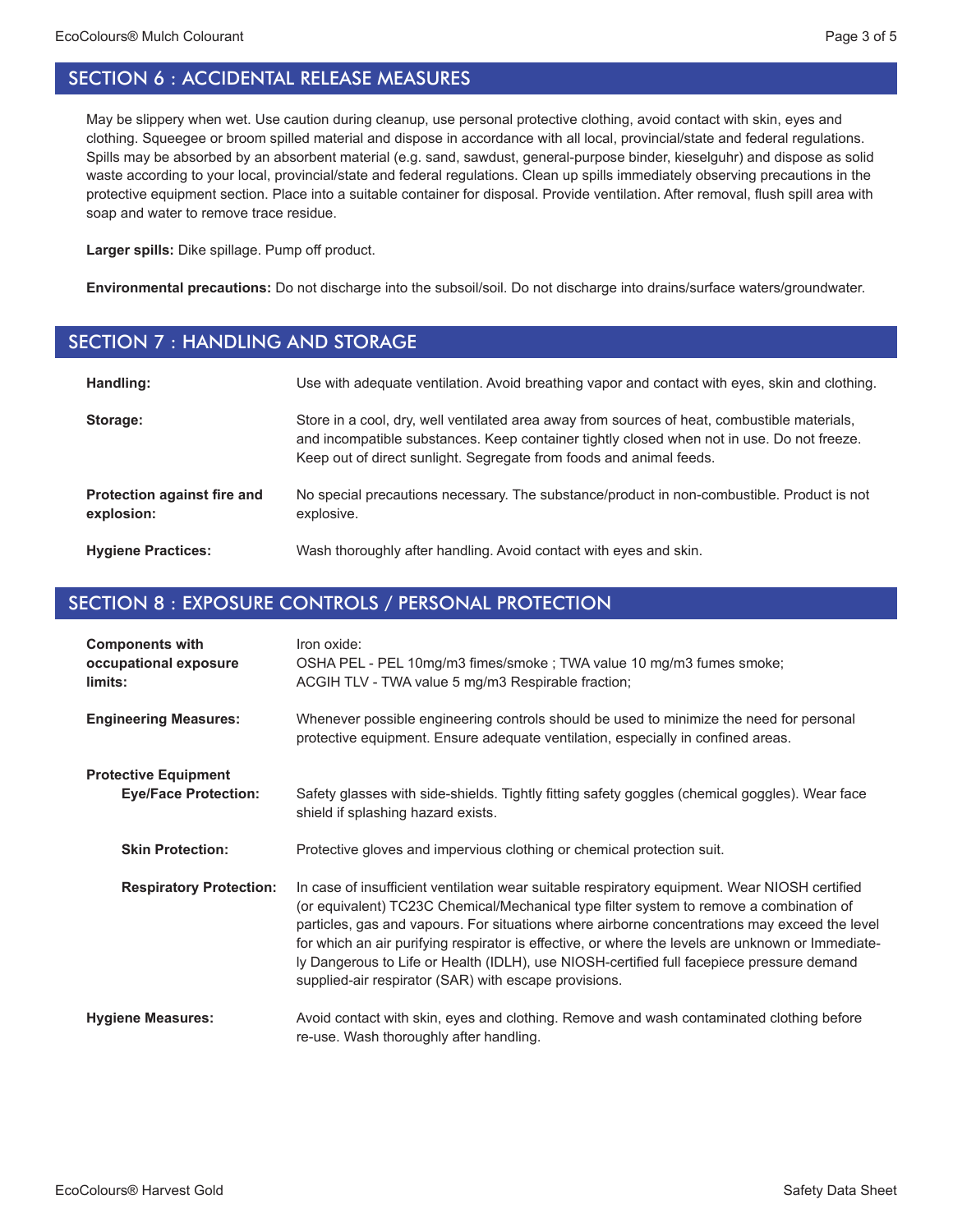#### SECTION 9 : PHYSICAL AND CHEMICAL PROPERTIES

| Appearance:                       | Viscous liquid                                                                               |
|-----------------------------------|----------------------------------------------------------------------------------------------|
| Odor:                             | Mild, Ammonia-like                                                                           |
| <b>Odor Threshold:</b>            | Not applicable.                                                                              |
| Colour:                           | Yellow                                                                                       |
| <b>Boiling Point:</b>             | Approx 100°                                                                                  |
| <b>Melting Point:</b>             | Not applicable                                                                               |
| Density:                          | Approx 1.80 g/cm3 (approx 20°C)                                                              |
| Solubility:                       | Not applicable                                                                               |
| <b>Vapor Density:</b>             | Not applicable                                                                               |
| <b>Vapor Pressure:</b>            | Approx 23 hPa (approx 20°C) infomation applies to solvent                                    |
| <b>Evaporation Rate:</b>          | Not applicable                                                                               |
| pH:                               | approx 8 - 10 (undiluted)                                                                    |
| <b>Viscosity:</b>                 | 78 KU                                                                                        |
| <b>Flammability:</b>              | No indication of flammability (based on chemical structure)                                  |
| <b>Flash Point:</b>               | Not applicable                                                                               |
| <b>Freezing Point:</b>            | $32^{\circ}$ F / 0 $^{\circ}$ C                                                              |
| Partition coefficient: n-octa-    |                                                                                              |
| nol/water;                        | Not applicable                                                                               |
| <b>Auto-ignition temperature:</b> | Based on the water content the product does not ignite                                       |
| <b>Decomposition temperature:</b> | No information available                                                                     |
| Initial boiling point and         |                                                                                              |
| boiling range:                    | Not applicable                                                                               |
| Upper/lower flammability or       | As a result of our experience with this product and our knowledge we do not expect any       |
| explosive limits:                 | hazard as long as the product is used aappropriately and in accordance with the intended use |
|                                   |                                                                                              |

#### SECTION 10 : STABILITY AND REACTIVITY

| <b>Chemical Stability:</b>       | Stable under normal temperatures and pressures.                                            |
|----------------------------------|--------------------------------------------------------------------------------------------|
| <b>Hazardous Polymerization:</b> | Not reported.                                                                              |
| <b>Conditions to Avoid:</b>      | Heat, flames, incompatible materials, freezing - see SDS Section 7 - Handling and Storage. |
| Incompatible Materials:          | Strong oxidizing agents. Strong acids and bases.                                           |

#### SECTION 11 : TOXICOLOGICAL INFORMATION

Inhalation. Skin. Eyes. **Route of Entry:**

No hazardous materials present. This product does not contain any ingredient designated by IARC, NTP, ACGIH, WHMIS, EC or OSHA, as probable or suspected human carcinogens. **Toxicological:**

> As with all materials for which test data is limited or does not exist, caution must be exercised through the prudent use of protective equipment and handling procedures to minimize exposure.

## SECTION 12 : ECOLOGICAL INFORMATION

| Ecotoxicity:         | No ecological testing has been performed on this product. No ecotoxicity data was found for<br>the product. |
|----------------------|-------------------------------------------------------------------------------------------------------------|
| <b>Environmontal</b> | Dispose of contents and container properly. Do not dump. Contents will cause discoloration t                |

Dispose of contents and container properly. Do not dump. Contents will cause discoloration to soil and water. **Environmental:**